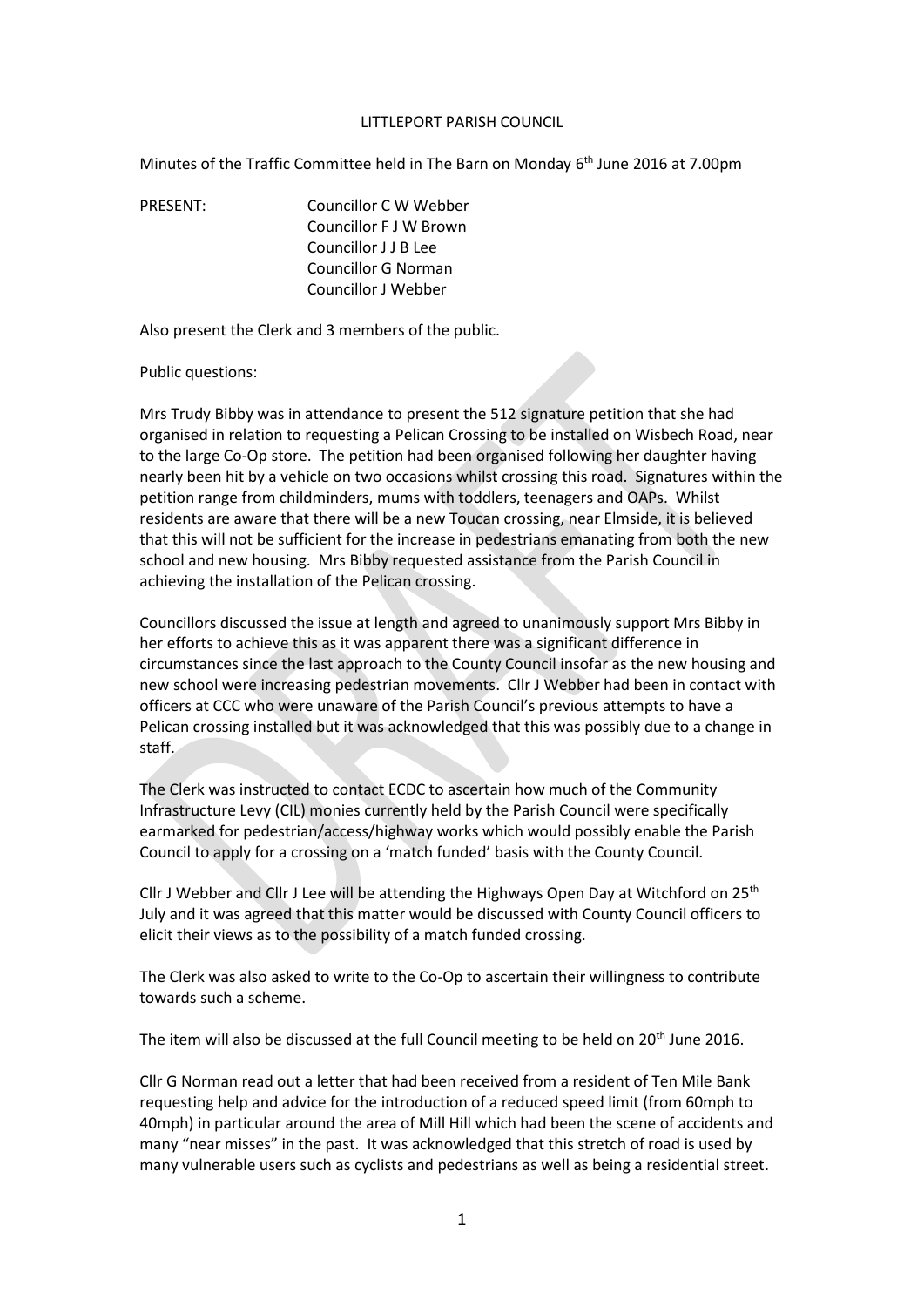It was agreed that Cllrs Webber and Lee would also bring this matter to the attention of County Council officers at the open day on 25<sup>th</sup> July and that it would be placed on the agenda for full Council on 20<sup>th</sup> June.

TC16/17.01 CHAIRMAN'S WELCOME:

TC16/17.02 APOLOGIES FOR ABSENCE: Cllr D I Ambrose Smith, Cllr D Jordan

TC16/17.03 DECLARATIONS: None.

## TC16/17.04 PELICAN CROSSING – WISBECH ROAD:

Covered in public question time above.

Cllr C Webber provided the meeting with a copy of the plans for the proposed speed cushion installations at the junctions of Wisbech Road/Elm Side and Wisbech Road/Camel Road. The Clerk was requested to write to CCC Highways prior to the open day on  $25<sup>th</sup>$  July to ascertain what the criteria is for the raised junction to inform the discussions with CCC officers planned for the Open Day by Cllrs J Webber and Lee.

## TC16/17.05 YELLOW LINES ON LYNN ROAD:

Discussion took place concerning various areas of the village where the painted yellow lines have either been obliterated (due to resurfacing works) or are worn to an extent where they are hardly visible. The Clerk was requested to write to CCC Highways to ascertain when they would be reinstated.

To be included within the transport plan.

# TC16/17.06 DISABLED BAY – LIMES CLOSE:

Residents who requested the installation of the bay have now moved so the bay is not required. It was acknowledged that there will be a cost involved in having this removed but that with parking at a premium within the Close the issue required investigation. The Clerk to write to CCC Highways requesting details as to how the Parish Council could reinstate the highway.

# TC16/17.07 LITTLEPORT TRANSPORT PLAN:

Following the County Council's recent consultation on transport strategies within the county, Cllr J Webber had liaised with the County Council over the desire for the Parish Council to develop its own transport plan which could be used as a document to inform future Highway Initiative bids. It had been confirmed that any village can develop their own plans and that County Council officers could assist with the process and formulation of the document. It was agreed that whilst not all items could be achieved it would be a useful tool to aid the Parish Council in its future discussions.

It was agreed that formulation of a working party be put to full Council at its next meeting to commence work on a plan. It was also agreed that membership of the working party should include one or two residents to inform the process further.

Elements discussed at this meeting to be included within the Plan were as follows:

Speed limit reductions Yellow Line placement Pedestrian crossings Cycle ways